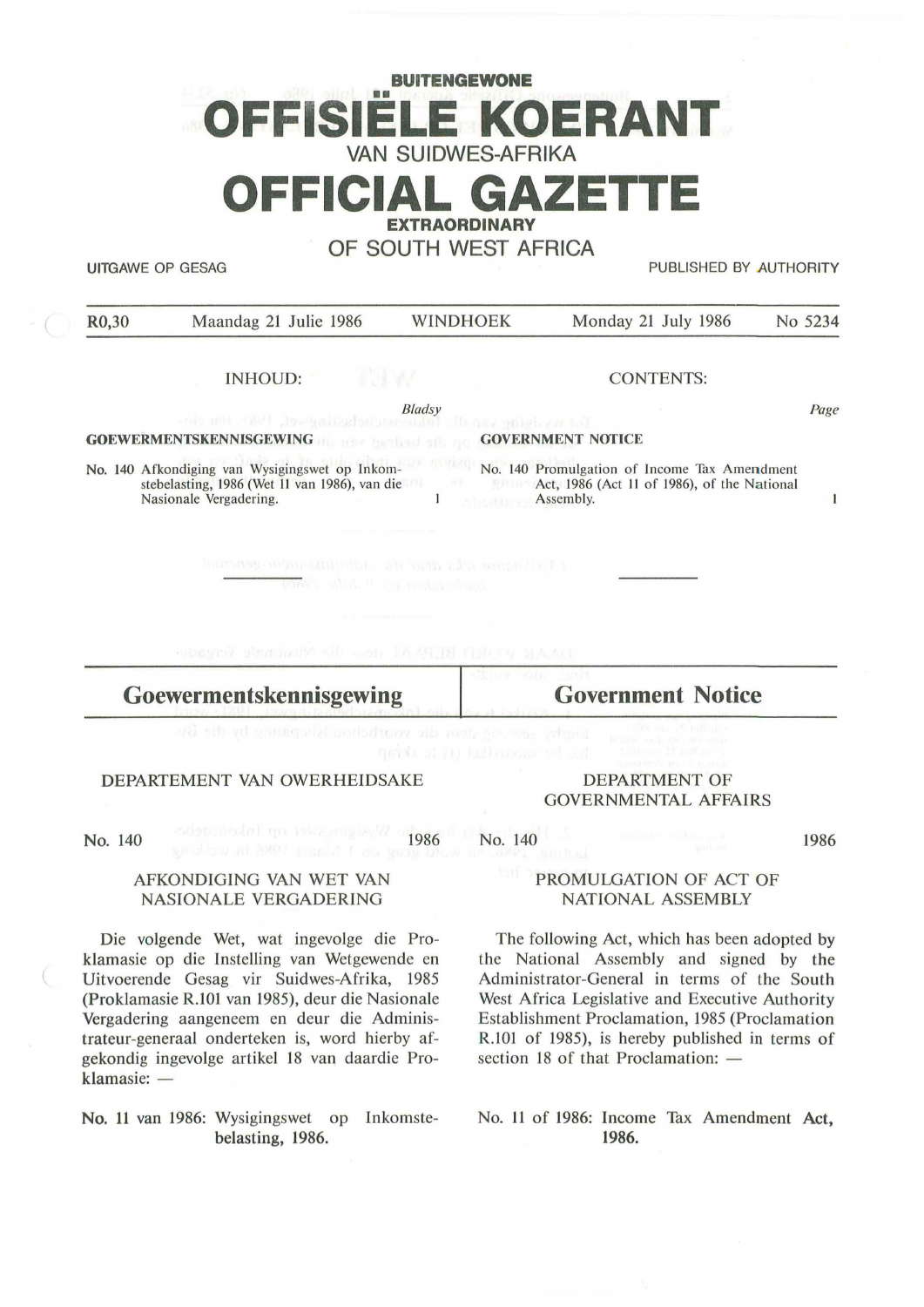#### 2 Buitengewone Offisiele Koerant 21 Julie 1986 **No.** 5234

#### Wet No. 11, 1986 **WYSIGINGSWET OP INKOMSTEBELASTING, 1986**

**aangeleenthede.** 

## **WET**

**Tot wysiging van die Inkomstebelastingwet, 1981, ten einde die toeslag op die bedrag van die normale belasting hefbaar ten opsigte van individue af te skaf; en om voorsiening te maak vir verbandhoudende** 

*(Afrikaanse teks deur die Administrateur-generaal onderteken op 9 Julie 1986)* 

**DAAR WORD BEPAAL** deur die Nasionale Vergadering, SOOS volg:-

Corwerandistranter (1999) **1.** Artikel 6 van die Inkomstebelastingwet, 1981, **word**  hierby gewysig deur die voorbehoudsbepaling by die **By**lae by subartikel (1) te skrap.

**2.** Hierdie Wet heet die Wysigingswet op Inkomstebelasting, 1986, en word geag op **1** Maart 1986 in **werking** 

MAY THW MAY DIMIDIONITA

gekondig ingeverber artiket 18 van daardie Pro-

Wysiging van artikel 6<br>van Wet 24 van 1981, soos gewysig deur artikel<br>1 van Wet 12 van 1982, artikel 2 van Proklamasie AG. 10 van 1985 en<br>artikel 1 van Wet 13 van 1985.

Kort titel en inwerkingtreding.

te getree het.

The battering Act, which had been adopted by West Africa Legislative and Encember Amthority to ames at bedsidum udound at result to 101.9